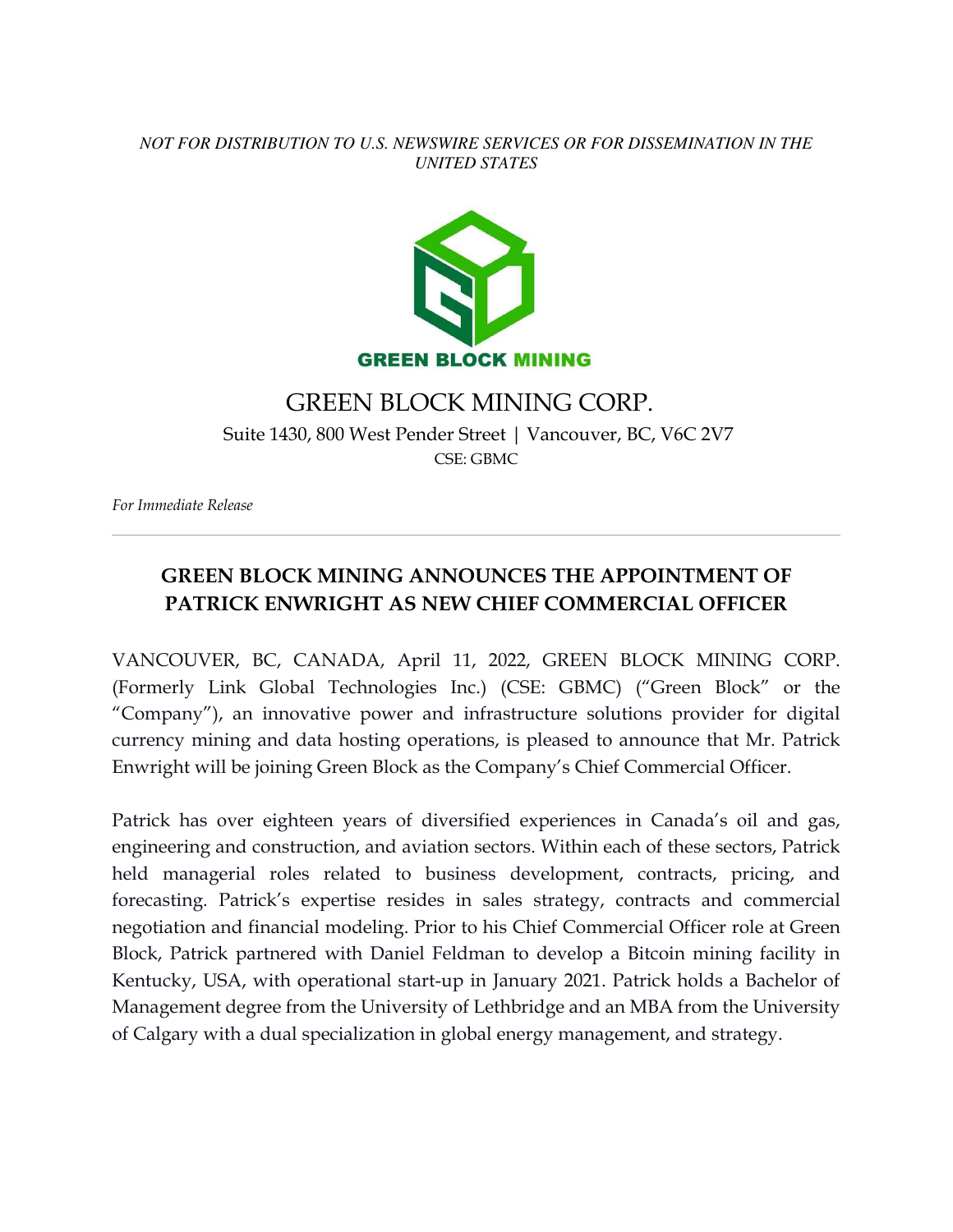"I am beyond pleased that Patrick has joined me on the executive team to lead Green Block Mining forward. Having worked together for over three years now, I know Patrick to be wicked smart and I would match his knowledge of the economics of crypto mining with anyone. He is a necessary part of the team to that will grow Green Block's business and I am confident that shareholders will learn to appreciate his skill set and be glad that he is a part of the company," said Daniel Feldman, CEO.

Mr. Enwright, Chief Commercial Officer of Green Block states, "I am excited for the opportunity to work alongside Daniel Feldman again. Daniel and I were successful in our last venture with our complimentary skill-sets supporting the development of our Kentucky project. Despite the current obstacles, Green Block Mining is uniquely positioned to restart revenue generating operations in 2022, and I look forward to our future growth and to make Green Block a company all of Canada can be proud of."

In connection of the appointment, the Company will be granting 400,000 stock options to Mr. Enwright. Stock options will be exercisable at \$0.11 per share for a period of five years and will vest as follows: 50% vests immediately and 50% two months from the date of grant.

### **About Green Block Mining Corp.**

Green Block is engaged in providing infrastructure and operating expertise for digital mining and data hosting operations. Green Block's objectives include locating and securing, for lease and option to purchase, properties with access to low-cost, reliable power, and deploying this low-cost power to conduct digital mining and supply clean energy and infrastructure for other data-hosting services.

Please bookmark the company's new website address: https://greenblockmining.ca/. A new and updated website will be launched shortly.

On behalf of Green Block Mining Corp.

Daniel Feldman Director

For more information, contact: Daniel Feldman